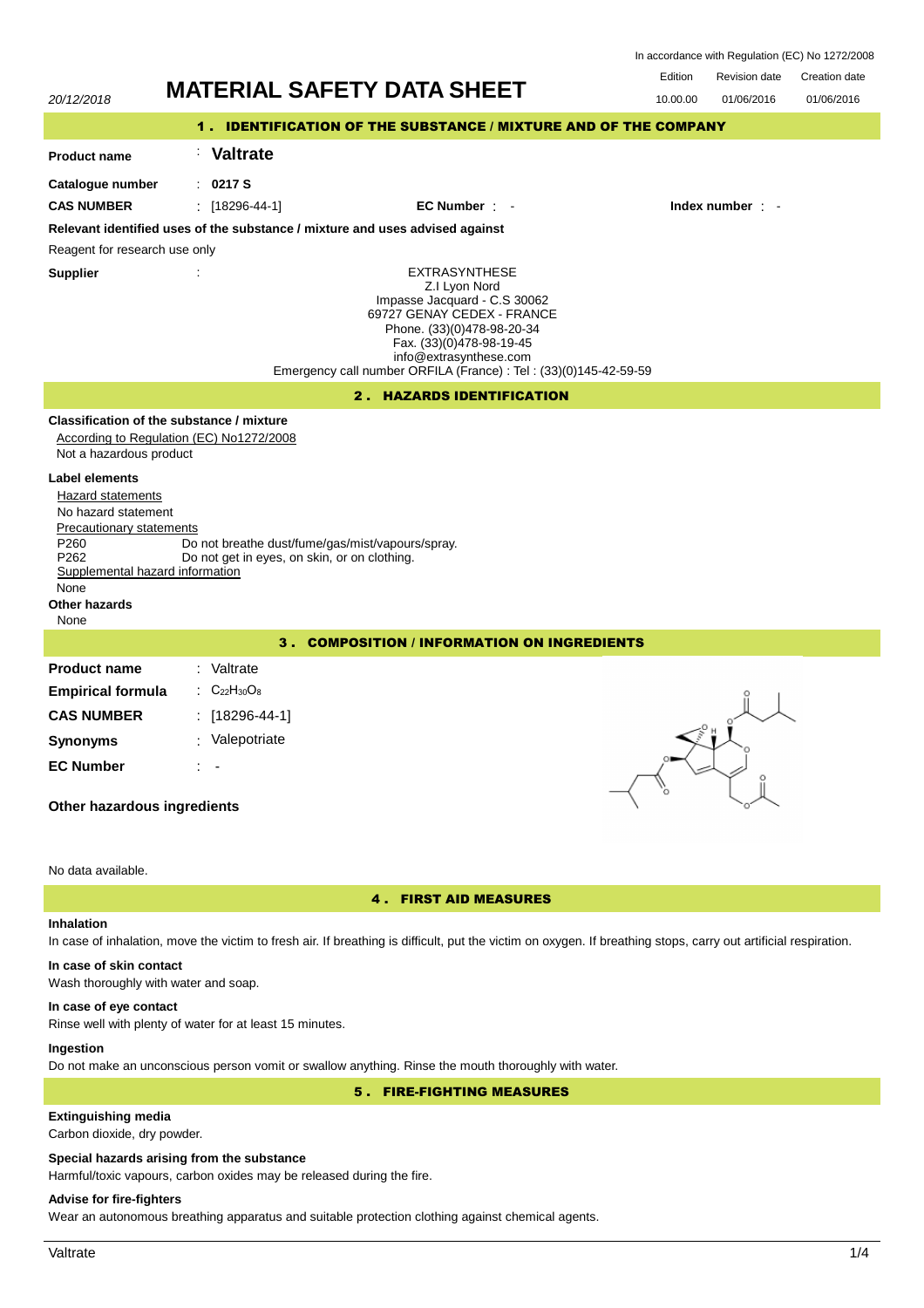#### 6 . ACCIDENTAL RELEASE MEASURES

#### **Personal precautions**

Use personal protective equipment. Evacuate the personnel from the contaminated zone. Ensure adequate ventilation.

### **Environnemental precautions**

Keeping away from drains, surface and ground waters.

#### **Methods and materials for containment and cleaning up**

Clean up without creating dust and place in adapted and sealed containers for elimination. Wash the contaminated aera with water and soap. Confine washing water and dispose of it complying with the local regulations. After cleaning, quickly eliminate traces of water with a product absorbing liquids (for example : sand, sawdust, universal binder, Kieselguhr).

## 7 . HANDLING AND STORAGE

## **Precautions for safe handling**

Avoid formation of dust. Avoid contact with skin and eyes. During handling, wear suitable personal protective equipment (see section 8). Follow the normal measures for preventive fire protection.

**Specific handling** No data available.

**Specific end use(s)**

# No data available

### **Conditions for safe storage, including any incompatibilities**

Store in a cool well-ventilated place. Keep container tightly closed in a dry place away from light.

Store at <-15°C

### 8 . EXPOSURE CONTROL/PERSONAL PROTECTION

# **Respiratory protection**

Wear imperatively an appropriated mask/respirator, tested and approved by standards such as NIOSH (US) or CEN (EU).

#### **Hand protection**

Handle with protective gloves. The selected gloves have to satisfy the specifications of EU Directive 89/686/EEC and the standard EN 374 derived from it.

## **Eye protection**

Wear safety glasses.

## **Skin protection**

Wear suitable protective clothing according to the quantity and the level of activity of the substance at the workplace.

|                                                       | <b>9. PHYSICAL AND CHEMICAL PROPERTIES</b> |  |
|-------------------------------------------------------|--------------------------------------------|--|
| Information on basic physical and chemical properties |                                            |  |
| Physical state                                        | : Oil                                      |  |
| Color                                                 | : No data available.                       |  |
| Solubility in                                         | : No data available.                       |  |
| Melting point                                         | : No data available.                       |  |
| Initial boiling point                                 | : No data available.                       |  |
| Flash point                                           | : No data available.                       |  |
| рH                                                    | : No data available.                       |  |
| Partition coefficient: n-octanol/water                | : No data available.                       |  |
| Auto-ignition temperature                             | : No data available.                       |  |
| Decomposition temperature                             | : No data available.                       |  |
| Viscosity                                             | : No data available.                       |  |
|                                                       |                                            |  |

## **Other information**

No data available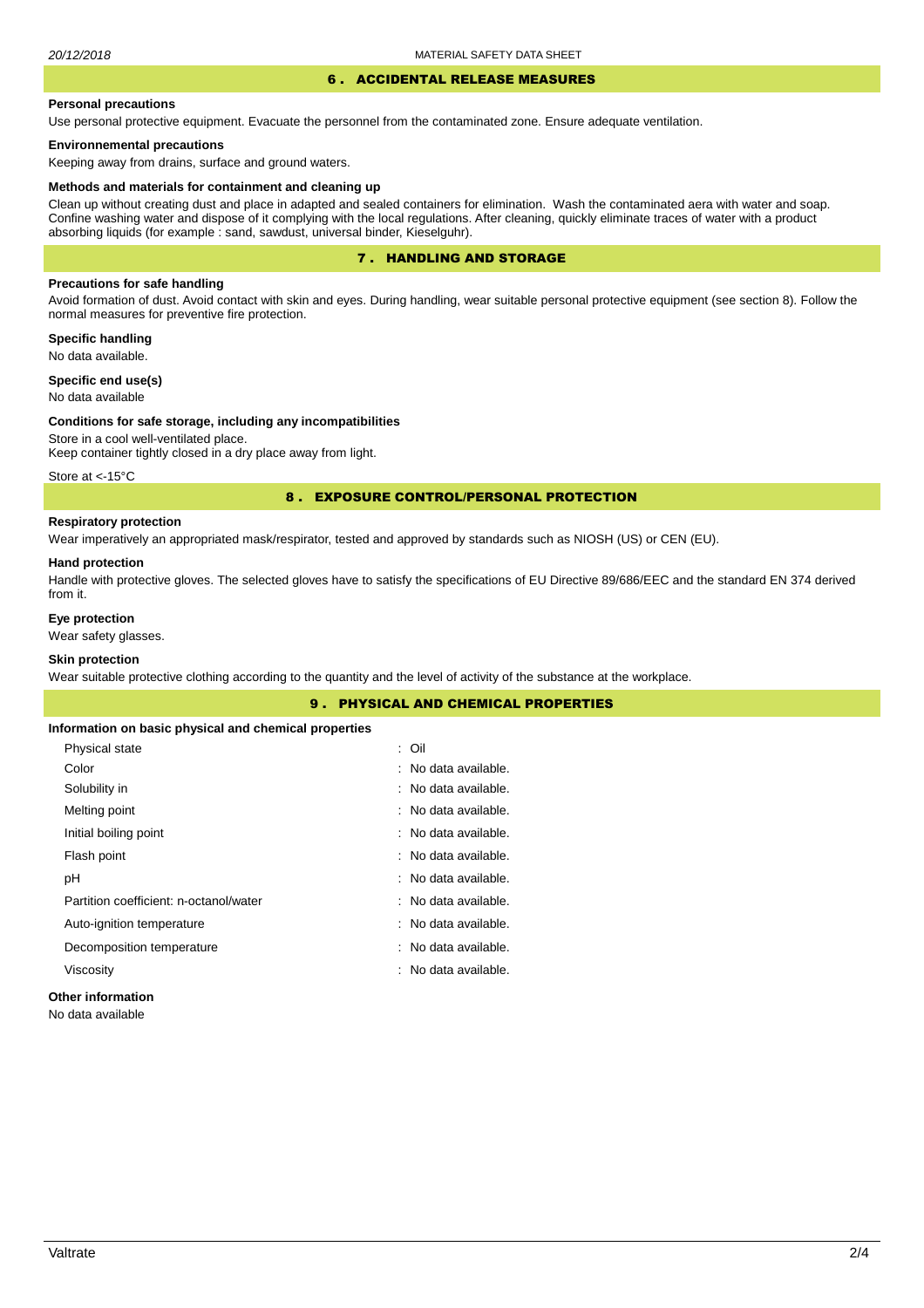### 10 . STABILITY AND REACTIVITY

### **Reactivity**

No data available.

## **Chemical stability**

Stable under recommanded storage conditions.

#### **Possibility of hazardous reactions**

No hazardous reactions during storage and handling complying with the instructions.

**Conditions to avoid**

No data available.

**Incompatible materials**

No data available.

### **Hazardous decomposition products**

No hazardous decomposition products if the instructions for handling and storage are respected. During high overheating of the substance or during a fire, hazardous decomposition products may be produced.

## 11 . TOXICOLOGICAL INFORMATION

### **Acute oral toxicity**

No data available.

# **Acute dermal toxicity**

No data available.

#### **Acute inhalation toxicity**

No data available.

## **Skin Corrosion**

No data available.

#### **Skin Irritation**

No data available.

# **Serious Eye Damage**

No data available.

## **Eye Irritation**

No data available.

### **Respiratory Sensitisation**

No data available.

### **Skin Sensitisation**

No data available.

### **Germ Cell Mutagenicity**

No data available.

### **Carcinogenictiy**

No data available.

## **Reproductive Toxicity**

No data available.

### **Specific Target Organ Toxicity - Single Exposure**

No data available.

### **Specific Target Organ Toxicity - Repeated Exposure**

No data available.

#### **Aspiration Hazard**

No data available.